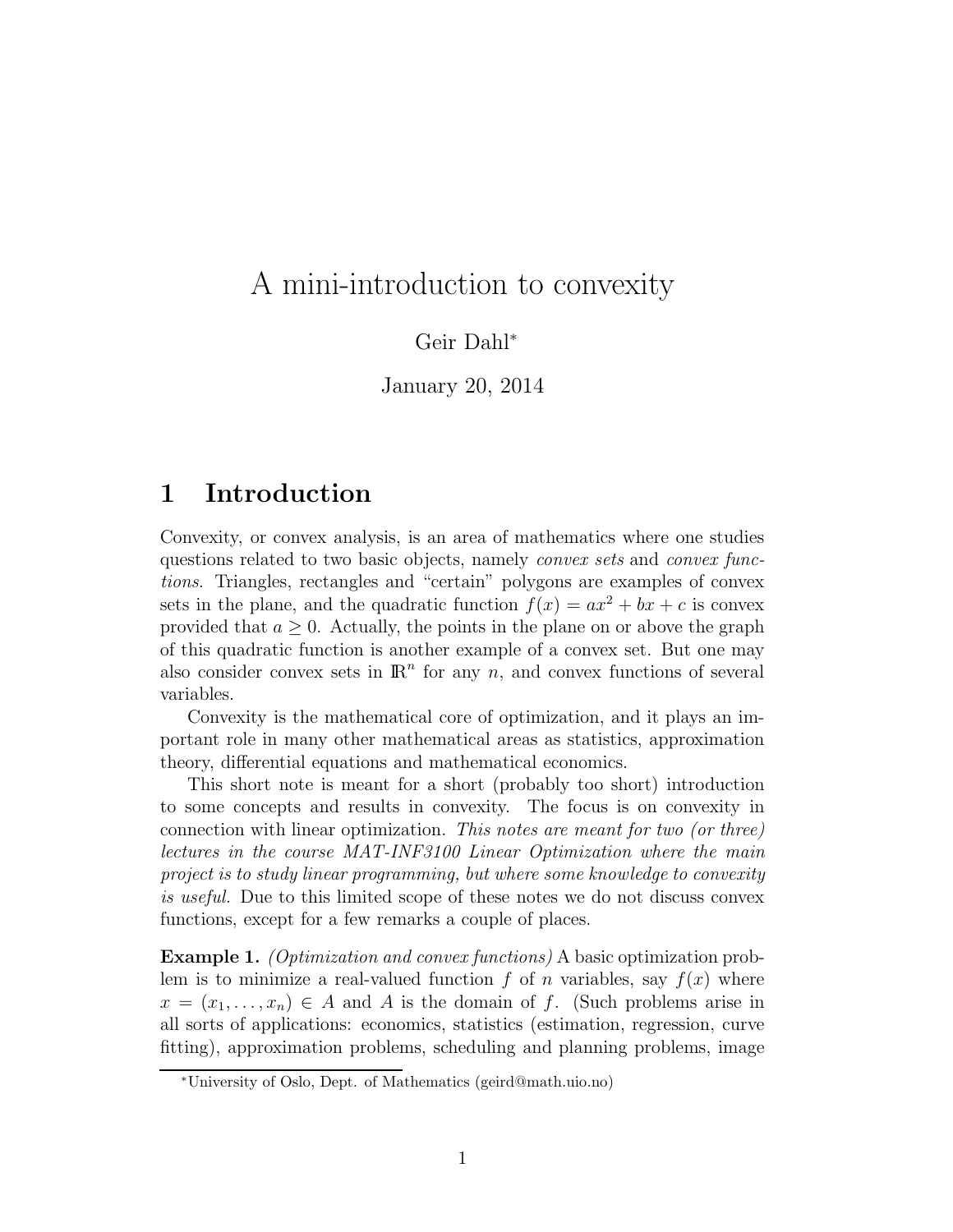

Figure 1: Some convex functions

analysis, medical imaging, engineering applications etc.). A *global minimum* of  $f$  is a point  $x^*$  with

$$
f(x^*) \le f(x) \quad \text{for all } x \in A
$$

where  $A$  is the domain of f. Often it is hard to find a global minimum so one settles with a *local minimum* point which satisfies  $f(x^*) \leq f(x)$  for all x in A that are sufficiently close to  $x^*$ . There are several optimization algorithms that are able to locate a local minimium of  $f$ .

Unfortunaly, the function value in a local minimum may be much larger than the global minimum value. This raises the question: Are there functions where a local minimum point is also a global minimum? The main answer to this question is:

*If* f *is a convex function, and the domain* A *is a convex set, then a local minimum point is also a global minimum point !*

Thus, one can find the global minimum of convex functions whereas this may be hard (or even impossible) in other situations. Some convex functions are illustrated in Figure 1.

In linear optimization  $(=$  linear programming) we minimize a linear function f subject to linear constraints; more precicely these constraints are linear inequalities and linear equations. The feasible set in this case (the set of points satisfying the constraints) is always a convex set, in fact it is a special convex set called a *polyhedron*.

**Example 2.** *(Convex set)* Loosely speaking a convex set in  $\mathbb{R}^2$  (or  $\mathbb{R}^n$ ) is a set "with no holes". More accurately, a convex set  $C$  has the following property: whenever we choose two points in the set, say  $x, y \in C$ , then all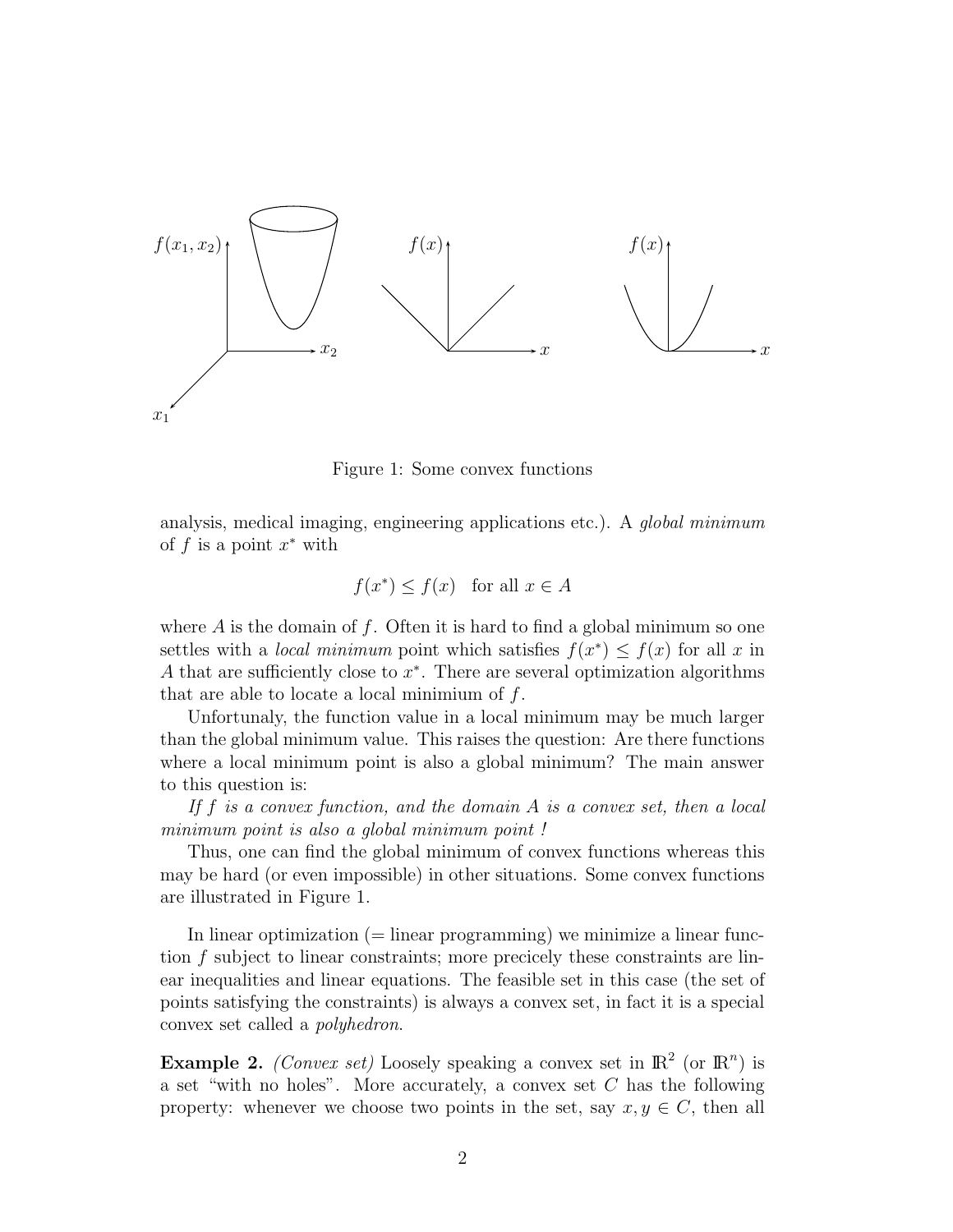

Figure 2: Some convex sets in the plane.

points on the line segment between  $x$  and  $y$  also lie in  $C$ . Some examples of convex sets in the plane are: a sphere (ball), an ellipsoid, a point, a line, a line segment, a rectangle, a triangle, see Fig. 2. But, for instance, a set with a finite number p of points is only convex when  $p = 1$ . The union of two disjoint (closed) triangles is also nonconvex.

Example 3. *(Approximation)* A basic approximation problem, with several applications, may be presented in the following way: given some closed set  $S \subset \mathbb{R}^n$  and a vector  $a \notin S$ , find a *nearest point* defined as a point (vector)  $x \in S$  which is as close to a as possible among elements in S. Let us measure the distance between vectors using the Euclidean norm, so  $(\Vert x-y \Vert =$  $(\sum_{j=1}^n (x_j - y_j)^2)^{1/2}$  for  $x, y \in \mathbb{R}^n$ . One can show that there is always at least one nearest point provided that  $S$  is nonempty and closed (contains its boundary). *Now, if* S *is a convex set, then there is a unique nearest point.*

## 2 The definitions

You will now see three basic definitions:

1. A set  $C \subseteq \mathbb{R}^n$  is called *convex* if

 $(1 - \lambda)x_1 + \lambda x_2 \in C$  whenever  $x_1, x_2 \in C$  and  $0 \leq \lambda \leq 1$ .

Geometrically, this means that  $C$  contains the line segment between each pair of points in C.

2. Let  $C \subseteq \mathbb{R}^n$  be a convex set and consider a real-valued function f defined on C. The function f is called *convex* if the inequality

$$
f((1 - \lambda)x + \lambda y) \le (1 - \lambda)f(x) + \lambda f(y)
$$
 (1)

holds for every  $x, y \in C$  and every  $0 \leq \lambda \leq 1$ .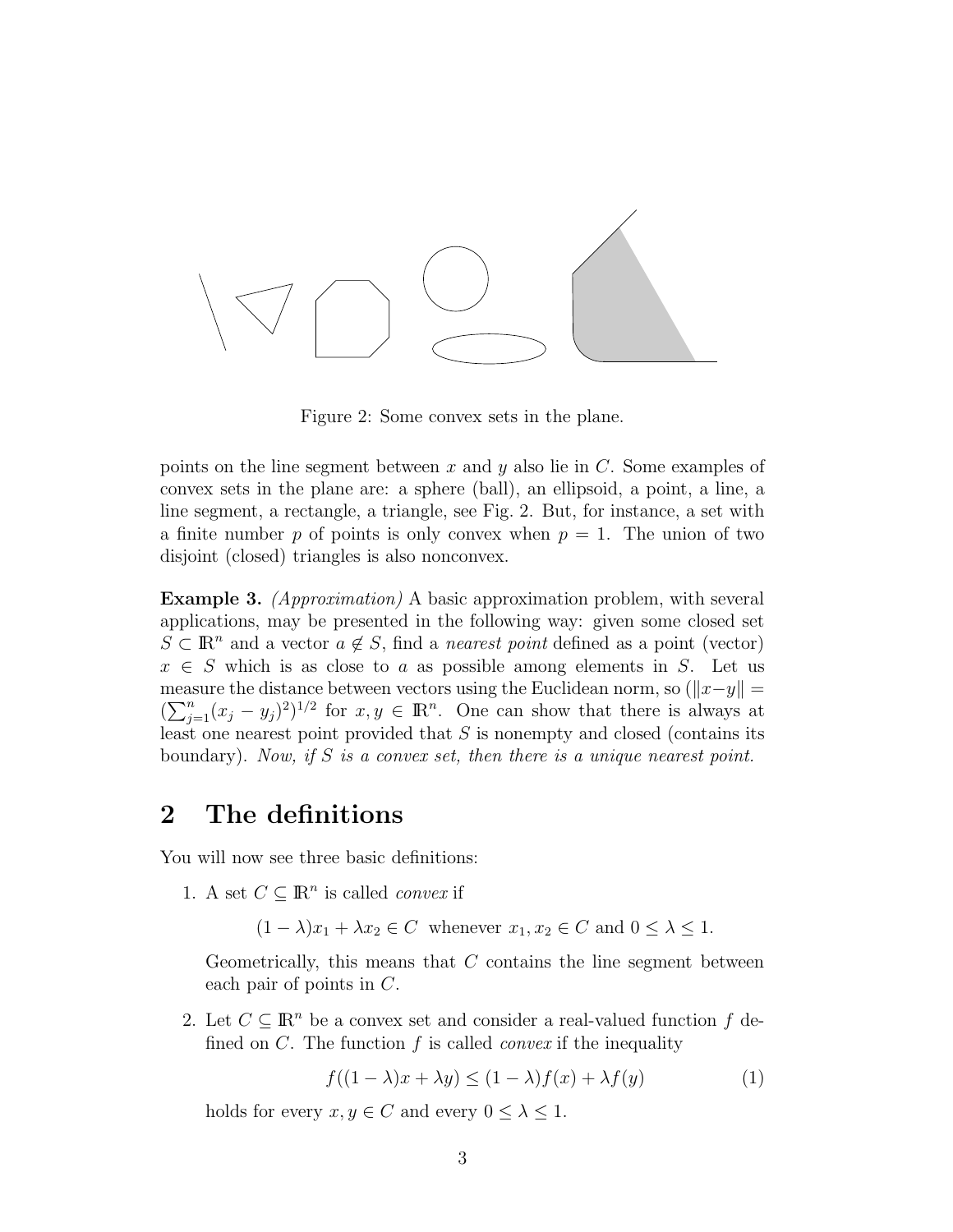3. A *polyhedron*  $P \subseteq \mathbb{R}^n$  is defined a the solution set of a system of linear inequalities. Thus,  $P$  has the form

$$
P = \{x \in \mathbb{R}^n : Ax \le b\}
$$
\n<sup>(2)</sup>

where A is a real  $m \times n$  matrix,  $b \in \mathbb{R}^m$  and where the vector inequality means it holds for every component.

Here are some important comments to these definitions:

• In part 1 of the definition above the point  $(1 - \lambda)x_1 + \lambda x_2$  is called a *convex combination* of  $x_1$  and  $x_2$ . So the definition of a convex set says that it is closed under taking convex combination of pairs of points. Actually, one can show that when  $C$  is convex it also contains every convex combination of any (finite) set of its points. A convex combination of points  $x_1, x_2, \ldots, x_m$  is a linear combination

$$
\sum_{j=1}^m \lambda_j x_j
$$

where the coefficients  $\lambda_1, \lambda_2, \ldots, \lambda_m$  are nonnegative and sum to 1.

- In the definition of a convex function we actually use that the domain C is a convex set: this assures that the point  $(1 - \lambda)x + \lambda y$  lies in C so the defining inequality for  $f$  makes sense.
- In the definition of a polyhedron we consider systems of *linear inequalities*. Since a linear equation  $a^T x = \alpha$  may be written as two linear inequalities, namely  $a^T x \leq \alpha$  and  $-a^T x \leq -\alpha$ , one may also say that a polyhedron is the solution set of a system of linear equations and inequalities.

#### Proposition 1. *Every polyhedron is a convex set.*

*Proof.* Consider a polyhedron  $P = \{x \in \mathbb{R}^n : Ax \leq b\}$  and let  $x_1, x_2 \in P$  and  $0 \leq \lambda \leq 1$ . Then

$$
A((1 - \lambda)x_1 + \lambda x_2) = (1 - \lambda)Ax_1 + \lambda Ax_2 \le (1 - \lambda)b + \lambda b = b
$$

which shows that  $(1 - \lambda)x_1 + \lambda x_2 \in P$  and the convexity of P follows.  $\Box$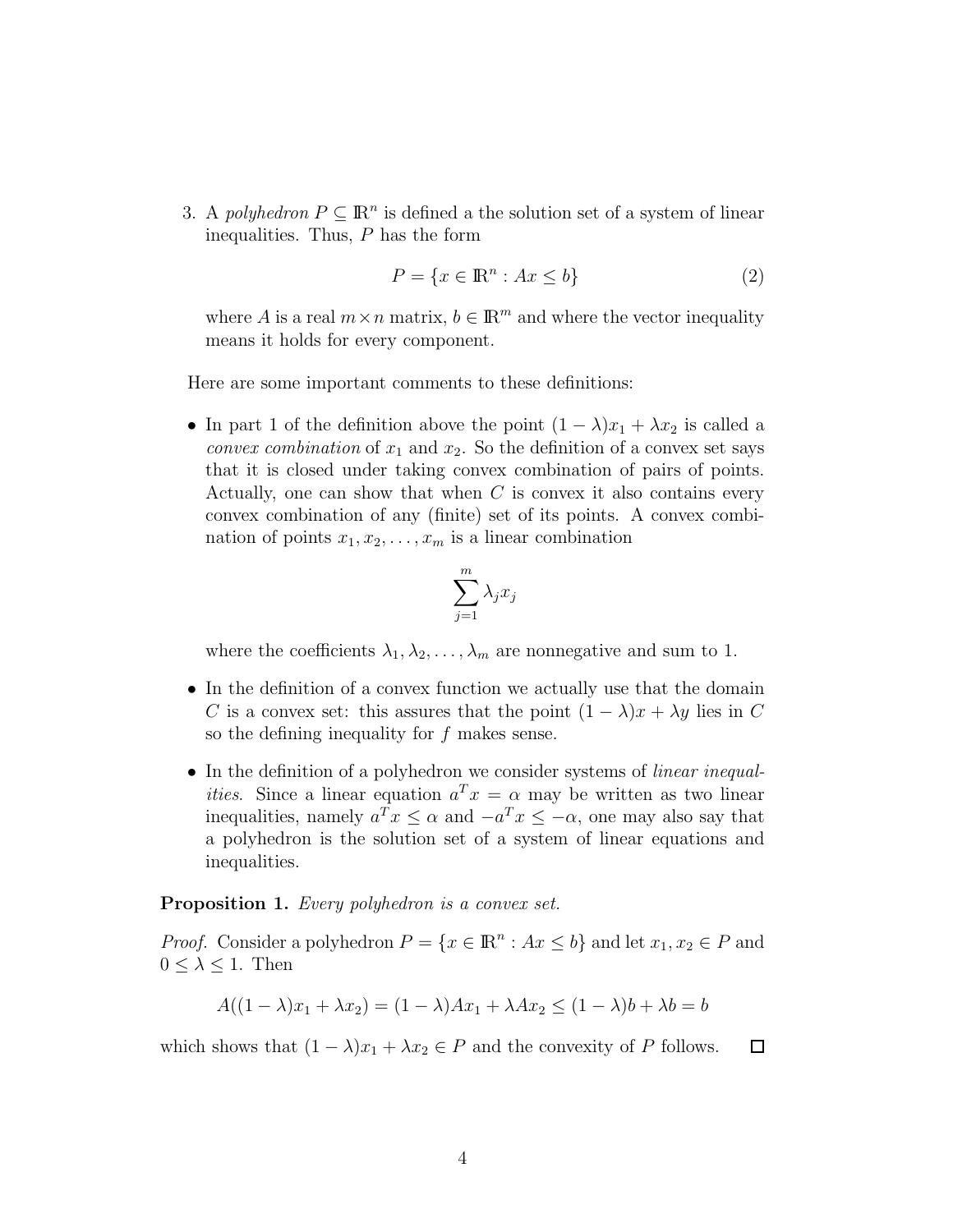#### 3 Linear optimization and convexity

Recall that a *linear programming* problem may be written as

maximize 
$$
c_1x_1 + \dots + c_nx_n
$$
  
\nsubject to  
\n
$$
a_{11}x_1 + \dots + a_{1n}x_n \leq b_1;
$$
\n
$$
\vdots
$$
\n
$$
a_{m1}x_1 + \dots + a_{mn}x_n \leq b_m;
$$
\n
$$
x_1, \dots, x_n \geq 0.
$$
\n(3)

or more compactly in matrix form

maximize 
$$
c^T x
$$
  
subject to  

$$
Ax \leq b
$$

$$
x \geq O.
$$

$$
(4)
$$

Here  $A = [a_{i,j}]$  is the  $m \times n$  coefficient matrix with  $(i, j)$ th element being  $a_{i,j}, b \in \mathbb{R}^m$  (column vector) and O denotes a zero vector (here of dimension  $n$ ). Again vector inequalities should be interpreted componentwise. Thus, the LP feasible set

$$
\{x \in \mathbb{R}^n : Ax \le b, \ x \ge O\}
$$

is a polyhedron and therefore a convex set. (Actually, LP may be defined as minimizing or maximizing a linear function over a polyhedron). As a consequence we have that if  $x_1$  and  $x_2$  are two feasible points, then every convex combination of these points is also feasible. But what can be said about the set of optimal solutions?

**Proposition 2.** In an LP problem with finite optimal value the set  $P^*$  of *optimal solutions is a convex set, actually*  $P^*$  *is a polyhedron.* 

*Proof.* Let  $v^*$  denote the optimal value. Then

$$
P^* = \{ x \in \mathbb{R}^n : Ax \le b, \ x \ge 0, \ c^T x = v^* \}
$$

which is a polyhedron.

So, if you have different optimal solutions of an LP problem every convex combination of these will also be optimal.

An attempt to illustrate the geometry of linear programming is given in Fig. 3 (where the feasible region is the solution set of five linear inequalities).

 $\Box$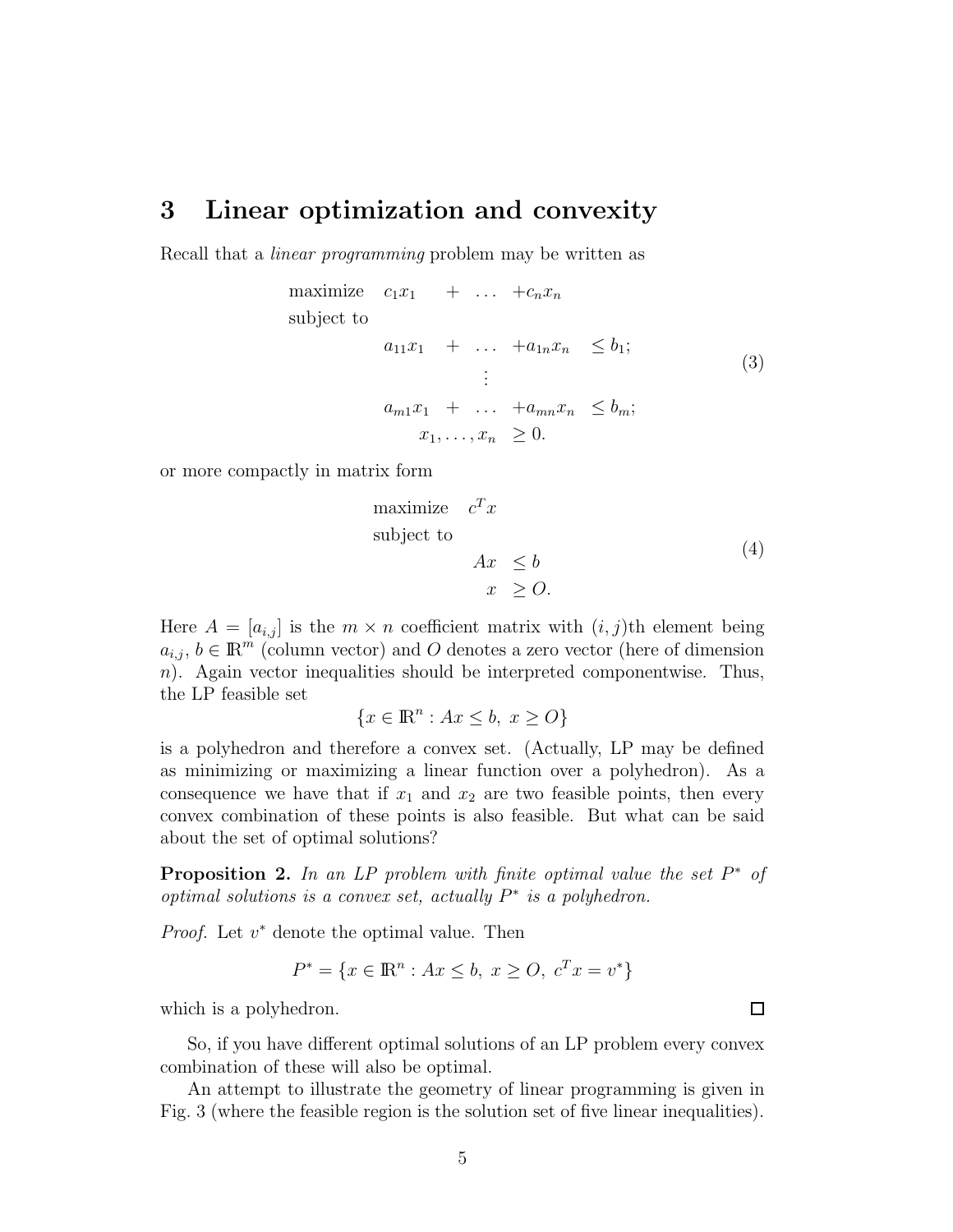

Figure 3: Linear programming

#### 4 The convex hull

.

Given a (possibly nonconvex) set  $S$  it is natural to ask for the smallest convex set containing S. This question is what we consider in this section.

Let  $S \subseteq \mathbb{R}^n$  be any set. Define the *convex hull* of S, denoted by  $conv(S)$ as the set of all convex combinations of points in  $S$  (see Fig. 4). The convex hull of two points  $x_1$  and  $x_2$  is the line segment between the two points An important fact is that  $conv(S)$  is a convex set, whatever the set S might be. Thus, taking the convex hull becomes a way of producing new convex sets.

The following proposition tells us that the convex hull of a set  $S$  is the smallest convex set containing S. Recall that the intersection of an arbitrary family of sets consists of the points that lie in all of these sets.

**Proposition 3.** Let  $S \subseteq \mathbb{R}^n$ . Then conv $(S)$  is equal to the intersection *of all convex sets containing* S*. Thus,* conv(S) *is the smallest convex set containing* S*.*

*Proof.* It is an exercise to show that conv(S) is convex. Moreover,  $S \subseteq$ conv(S); just look at a convex combination of one point! Therefore  $W \subseteq$  $conv(S)$  where W is defined as the intersection of all convex sets containing S. Now, consider a convex set  $C$  containing  $S$ . Then  $C$  must contain all convex combinations of points in S. But then conv $(S) \subseteq C$  and we conclude that W (the intersection of such sets C) must contain conv $(S)$ . This completes the proof.  $\Box$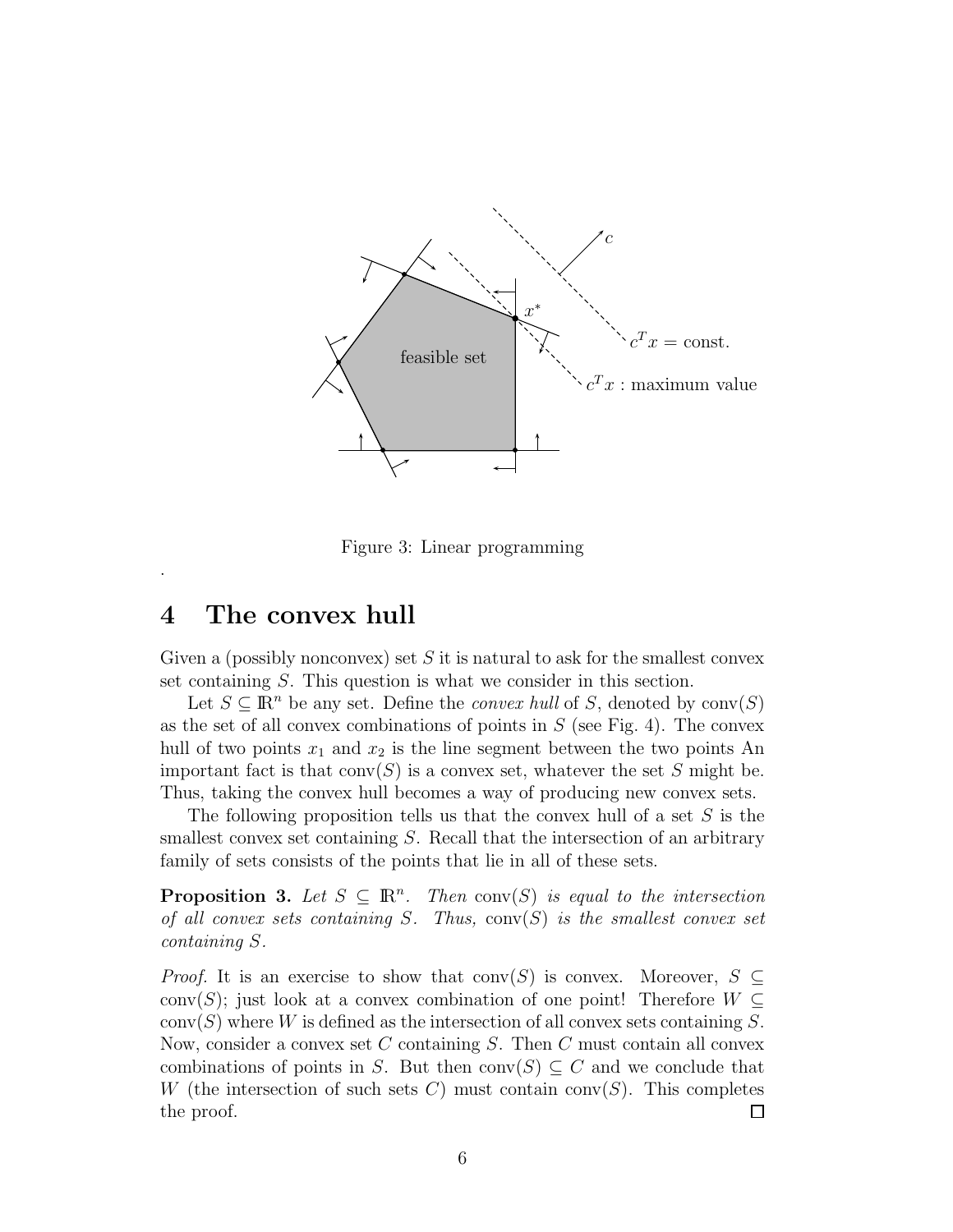

Figure 4: Convex hull

Note that if S is convex, then  $conv(S) = S$ . The proof is left as an exercise.

We have seen that by taking the convex hull we produce a convex set whatever set we might start with. If we start with a finite set, a very interesting class of convex sets arise. A set  $P \subset \mathbb{R}^n$  is called a *polytope* if it is the convex hull of a finite set of points in  $\mathbb{R}^n$ . In Figure 3 the shaded area is a polytope (of dimension 2). An example of a three-dimensional polytope is the *dodecahedron* shown next



The convex set in Fig. 4 b) is not a polytope.

Every polytope is clearly bounded, i.e., it lies in some, suitably large, ball. A central result in the theory of polytopes is that: *a set is a polytope if and only if it is a bounded polyhedron*. We return to this in Section 6.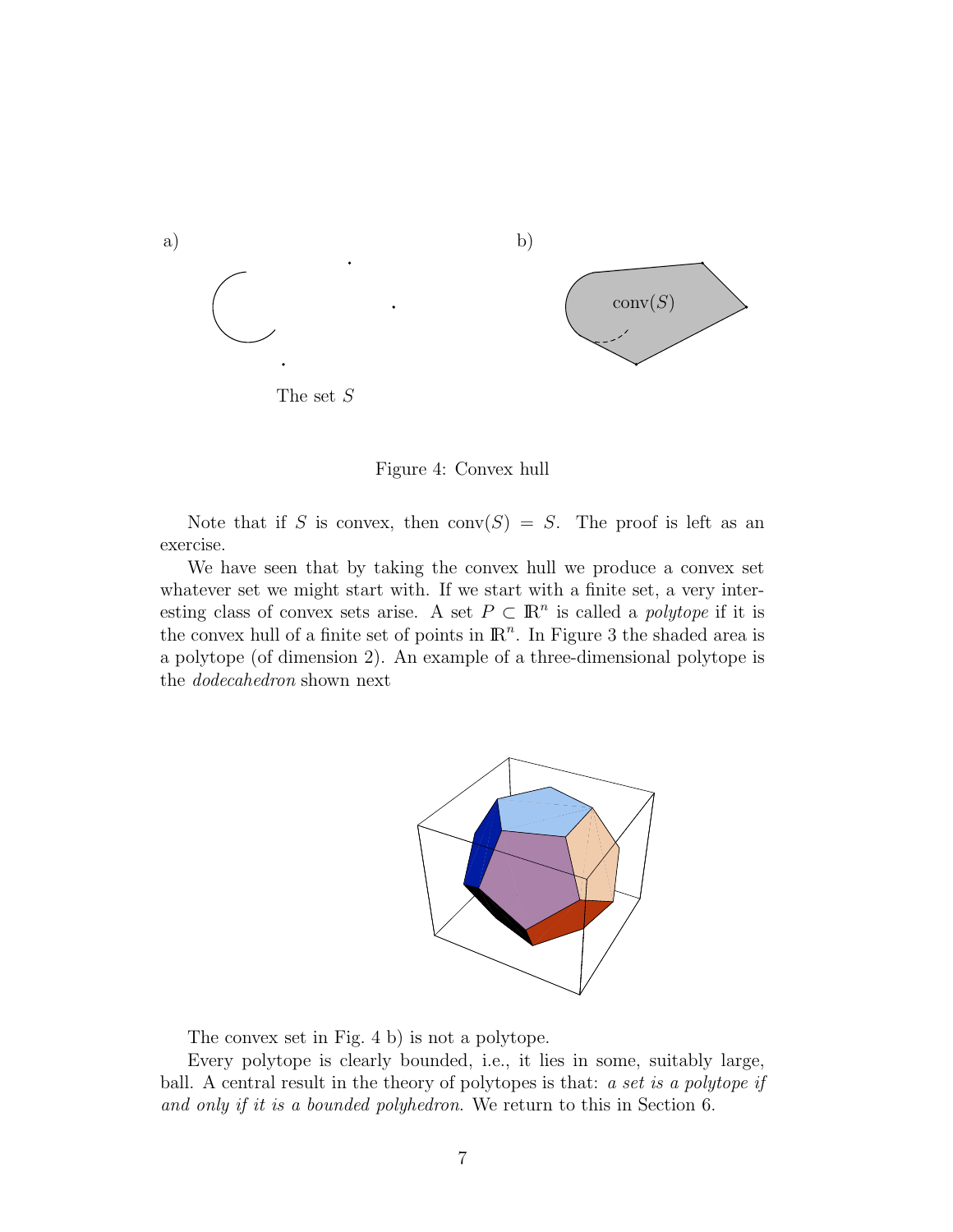Polytopes have been studied a lot during the history of mathematics. Today polytope theory is still a fascinating subject with a lot of activity. One of the reasons is its relation to linear programming, because in LP problems the feasible set  $P$  is a polyhedron. If, moreover,  $P$  is bounded, then it is actually a polytope (see above). This means that there is a finite set  $S$  of points which "span"  $P$  in the sense that  $P$  consists of all convex combinations of the points in S.

Example 4. *(LP and polytopes)* Consider a polytope

$$
P = \text{conv}(\{x_1, x_2, \ldots, x_t\}).
$$

We want to solve the optimization problem

$$
\max\{c^T x : x \in P\} \tag{5}
$$

where  $c \in \mathbb{R}^n$ . As mentioned above, this problem is an LP problem, but we do not worry too much about this now. The interesting thing is the combination of a linear objective function and the fact that the feasible set is a convex hull of finitely many points. To see this, consider an arbitrary feasible point  $x \in P$ . Then x may be written as a convex combination of the points  $x_1, x_2, \ldots, x_t$ , say  $x = \sum_{j=1}^t \lambda_j x_j$  for some  $\lambda_j \geq 0, j = 1, \ldots, t$  where  $\sum_j \lambda_j = 1$ . Define now  $v^* = \max_j c^T x_j$ . We then calculate

$$
c^{T} x = c^{T} \sum_{j} \lambda_{j} x_{j} = \sum_{j=1}^{t} \lambda_{j} c^{T} x_{j} \leq \sum_{j=1}^{t} \lambda_{j} v^{*} = v^{*} \sum_{j=1}^{t} \lambda_{j} = v^{*}.
$$

Thus,  $v^*$  is an upper bound for the optimal value in the optimization problem (5). We also see that this bound is attained whenever  $\lambda_j$  is positive only for those indices j satisfying  $c^T x_j = v^*$ . Let J be the set of such indices. We conclude that the optimal solutions of the problem (5) is the set

$$
conv({x_j : j \in J})
$$

which is another polytope (contained in  $P$ ). The procedure just described may be useful computationally if the number  $t$  of points defining  $P$  is not too large. In some cases, t *is* too large, and then we may still be able to solve the problem (5) by different methods, typically linear programming related methods.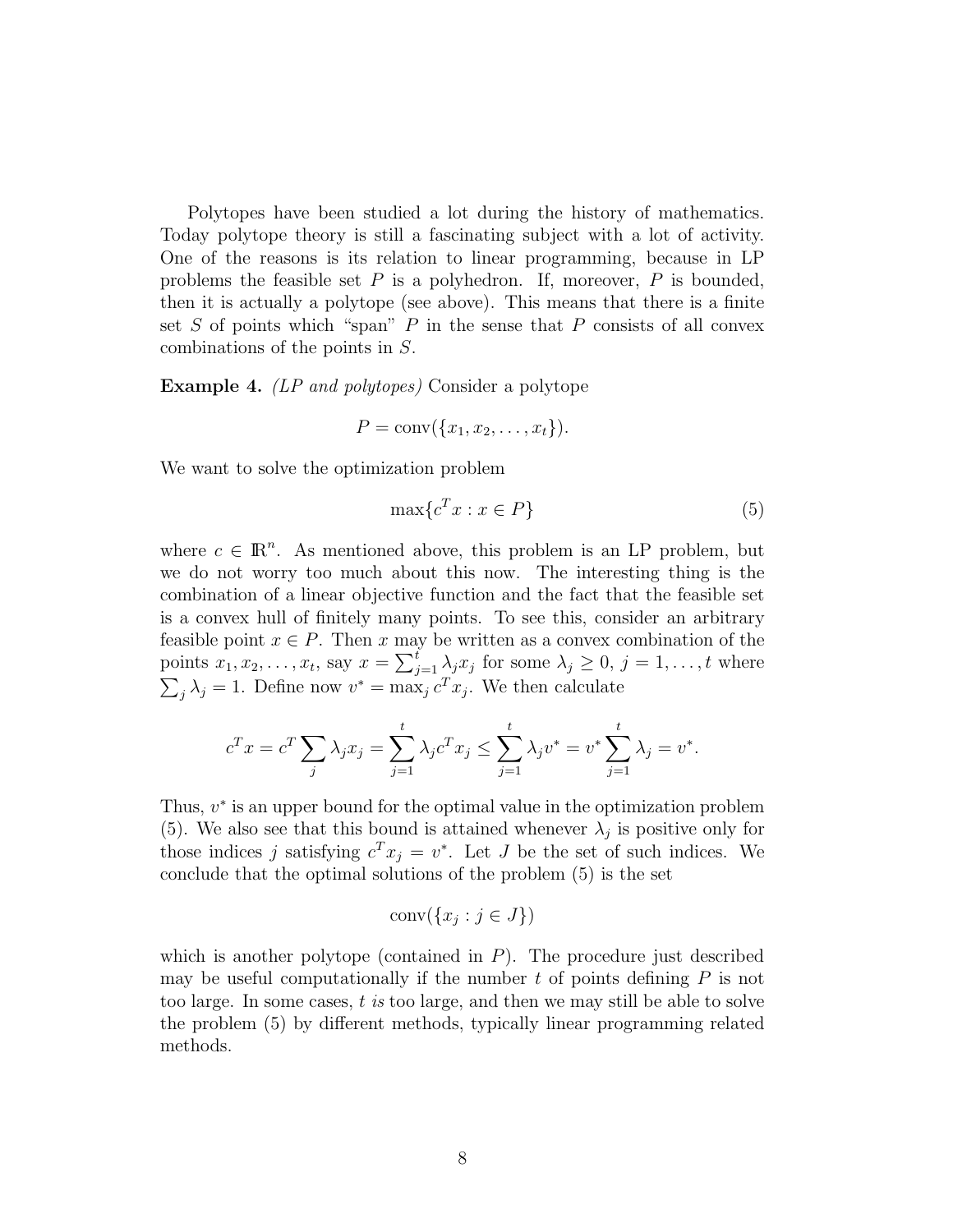#### 5 Consistency and Farkas' lemma

Farkas' lemma is a theoretical results concerned with the consistency of a linear system of inequalities. It gives sufficient and necessary conditions for this system to be consistent, i.e., have at least one solution.

Here is Farkas' lemma and we prove it using LP duality theory. Other proofs also exists, for instance using separation theorems in convexity.

**Lemma 4.** Let  $A \in \mathbb{R}^{m,n}$  and  $b \in \mathbb{R}^m$ . Then the linear system  $Ax \leq b$  has *at least one solution* x *if and only if*

 $y^T b \geq 0$  for every  $y \in \mathbb{R}^m$  satisfying  $y^T A = O$  and  $y \geq O$ .

*Proof.* Consider the pair of dual LP problems

(P) max  $c^T x$  subject to  $Ax \leq b$ and

(D) min  $y^T b$  subject to  $y^T A = c^T, y \ge 0$ .

Let now  $c = O$ . Then (D) is feasible  $(y = O)$  is feasible) so by LP theory (D) either has an optimal solution or it is unbounded. If (D) is unbounded weak LP duality implies that  $(P)$  cannot have any feasible solution, i.e.,  $Ax \leq b$ is not consistent. On the other hand, if (D) has an optimal solution, then  $y^T b \geq 0$  for every  $y \in \mathbb{R}^m$  satisfying  $y^T A = O, y \geq O$ . (For: if  $y^T b < 0$ for some y with  $y^T A = O$  and  $y \ge O$ , then (D) would be unbounded; just consider  $y' = \lambda y$  and increse  $\lambda$ ). This proves the result.  $\Box$ 

The geometrical content of Farkas' lemma may be explained using a different version of this lemma: Ax = b *has a* nonnegative *solution if and only if*  $y^T b \geq 0$  *for all* y *with*  $y^T A \geq 0$ . Consider the convex cone C generated by the columns  $a^1, a^2, \ldots, a^n$  of the matrix A; this is the set of all linear combinations of the columns using *nonnegative* coefficients only. Then  $b \in C$ means that there is a nonnegative solution x to the linear system  $Ax = b$ . Now, if  $b \notin C$  Farkas' lemma says that there is a vector y with  $y^T a^j < 0$  for  $j \leq n$  and  $y^T b > 0$  which geometrically means that there is a hyperplane  ${x \in \mathbb{R}^n : y^T x = 0}$  that separates b from  $a^1, a^2, \ldots, a^n$ . See the illustration in Fig. 5.

#### 6 Main theorem for polyhedra

We now present one of the most important theorems concerning polyhedra and polytopes. Actually, the theorem explains how these two objects are related. The result in its general form was proved in 1936 by T.S. Motzkin, and earlier more specialized versions are due to G. Farkas, H. Minkowski and H. Weyl.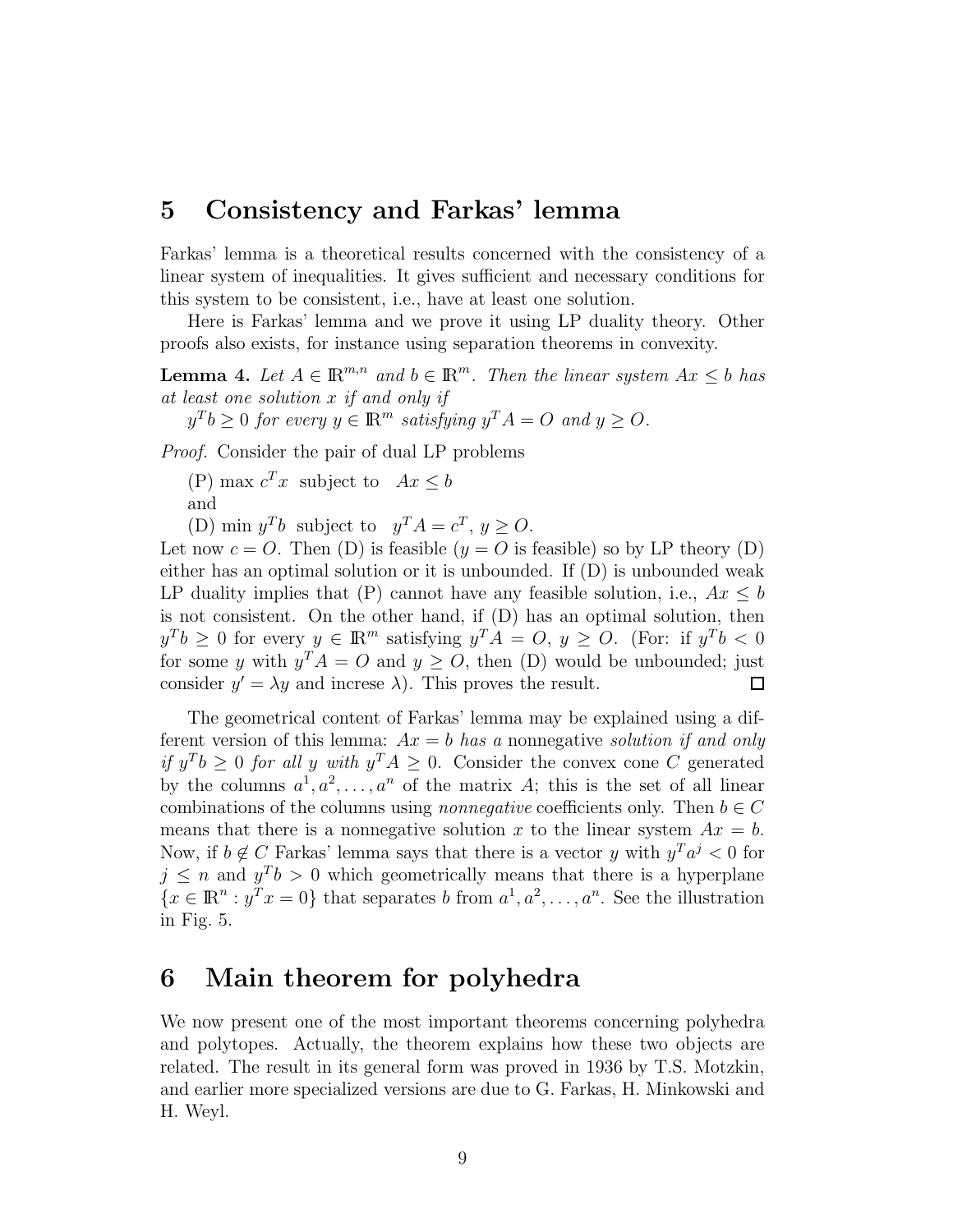

Figure 5: Geometry of Farkas' lemma

**Theorem 5.** Let  $P \subseteq \mathbb{R}^n$  be a nonempty polyhedron. Then there are vectors  $v_1, v_2, \ldots, v_s \in \mathbb{R}^n$  and  $w_1, w_2, \ldots, w_t \in \mathbb{R}^n$  such that P consists precisely of *the vectors* x *that may be written*

$$
x = \sum_{i=1}^{s} \lambda_i v_i + \sum_{j=1}^{t} \mu_j w_j
$$
 (6)

*where all*  $\lambda_i$  *and*  $\mu_j$  *are nonnegative and*  $\sum_{i=1}^s \lambda_i = 1$ *.* 

*Conversely, let*  $v_1, v_2, \ldots, v_s \in \mathbb{R}^n$  and  $w_1, w_2, \ldots, w_t \in \mathbb{R}^n$ . Then the set Q of vectors x of the form (6) is a polyhedron, so there is a matrix  $A \in \mathbb{R}^{m,n}$ *and a vector*  $b \in \mathbb{R}^m$  *such that* 

$$
Q = \{x \in \mathbb{R}^n : Ax \le b\}.
$$

We omit the proof here. The theorem above is an *existence result*; it shows the existence of certain vectors and matrices, but it does not tell us how to find these. Still, this can indeed be done using, for instance, the Fourier-Motzkin method which we explain in the next section. The core of the main theorem above is that polyhedra may be represented in two ways

- 1. as the solution set of a linear system  $Ax \leq b$ : this may be considered an *exterior description* as the intersection of halfspaces.
- 2. an *interior description* via convex combinations and conical combinations of certain vectors.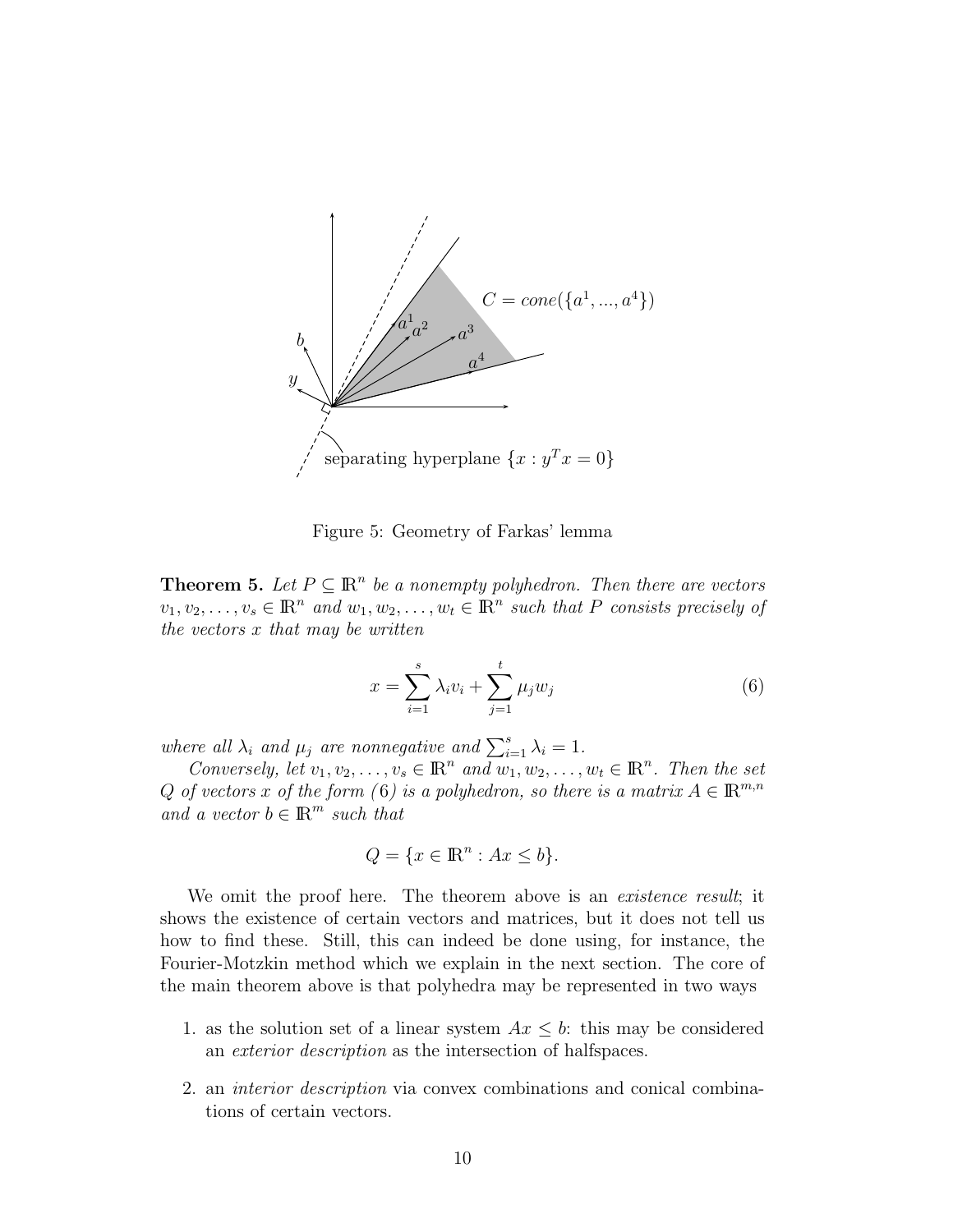An immediate consequence of the main theorem is the following result.

Corollary 6. *A set* P *is a polytope if and only if it is a bounded polyhedron.*

Theorem 5 has a strong connection to linear programming theory. Consider an LP problem

$$
\max c^T x \text{ subject to } Ax \le b
$$

and the corresponding feasible polyhedron  $P = \{x \in \mathbb{R}^n : Ax \leq b\}$  which we assume is nonempty. Let  $v_1, v_2, \ldots, v_s \in \mathbb{R}^n$  and  $w_1, w_2, \ldots, w_t \in \mathbb{R}^n$  be the vectors as described in the first part of Theorem 5. So every  $x \in P$  may be written as

$$
x = \sum_{i=1}^{s} \lambda_i v_i + \sum_{j=1}^{t} \mu_j w_j
$$

for suitable nonnegative scalars where  $\sum_{i=1}^{s} \lambda_i = 1$ . There are now two possibilities:

- $c^t w_j > 0$  for some  $j \leq t$ . Then the LP is unbounded; we can get an arbitrary large value of the objective function by moving along the ray  $\{\mu w_j : \mu \geq 0\}.$
- $c^t w_j \leq 0$  for all  $j \leq t$ . Then the LP has an optimal solution and, actually, one of the points  $v_1, v_2, \ldots, v_s$  is optimal (as we may let  $\mu_i = 0$ for all j); recall here the argument given in Example 4.

Moreover, the points  $v_1, v_2, \ldots, v_s$  in Theorem 5 may be chosen to be *extreme points* of the polyhedron P. An *extreme point* of P is defined as a point which cannot be written as a convex combination of other points in P (actually, it suffices to check if it can be written as the midpoint between *two* points in P). Thus:  $x \in P$  is an extreme point if and only if

$$
x = \frac{1}{2}x^1 + \frac{1}{2}x^2
$$
 for  $x^1, x^2 \in P$  implies that  $x^1 = x^2 = x$ .

**Proposition 7.** Let A be an  $m \times n$  matrix with rank m, and consider the  $polyhedron P = \{x \in \mathbb{R}^n : Ax = b, x \geq O\}$ *. Let*  $x \in P$ *. Then* x *is a basic solution (in LP sense) if and only if* x *is an extreme point of* P*.*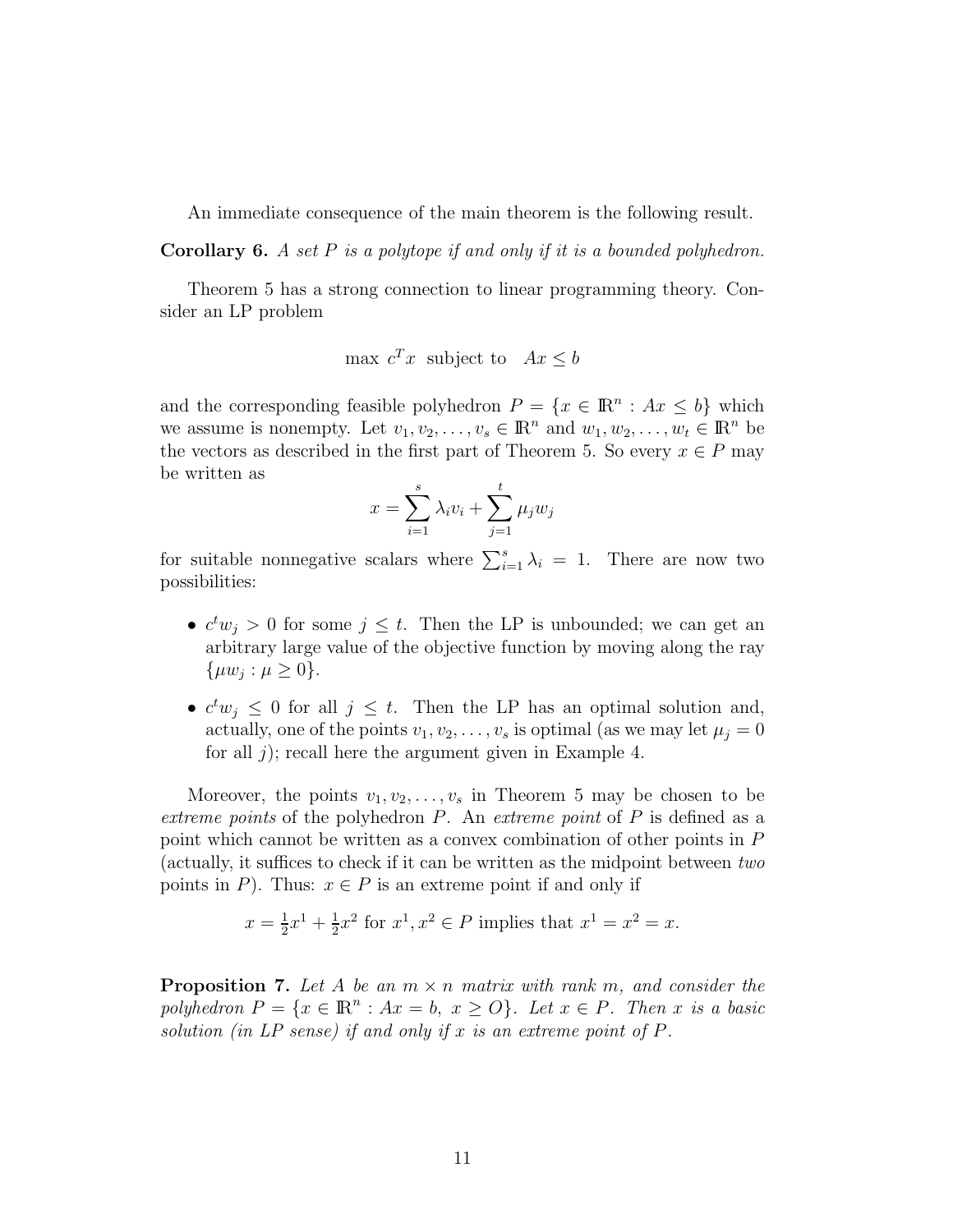*Proof.* If x is a basic feasible solution, then (after possibly reordering variables; see LP lectures) we may write  $x = \begin{bmatrix} x_B \\ x_B \end{bmatrix}$  $x_N$ where  $x_B = A_B^{-1}$  $B^{-1}b, x_N = O$ and  $A = \begin{bmatrix} A_B & A_N \end{bmatrix}$ ; here the  $m \times m$  submatrix  $A_B$  is invertible (nonsingular). (This is possible as  $A$  has full rowrank, so there must exist  $m$  linearly independent columns in A.) Assume that  $x = (1/2)x^1 + (1/2)x^2$  for some  $x^1, x^2 \in P$ . This immediately implies that  $x_N^1 = x_N^2 = O$  (as for each  $j \in N$  $x_j = 0$  and  $x_j^1$  $j, x_j^2 \ge 0$ ). Moreover,  $Ax^1 = b$  so  $A_B x_B^1 + A_N x_N^1 = b$  and therefore  $x_B^1 = A_B^{-1}$  $B^{-1}b = x_B$  (as  $x_N^1 = O$ ). Similarly,  $x_B^2 = A_B^{-1}$  $B^{-1}b = x_B$ , so  $x^1 = x^2 = x$ , and it follows that x is an extreme point.

Conversely, assume that  $x$  is an extreme point of  $P$  and consider the indices corresponding to positive components:  $J = \{j \leq n : x_j > 0\}.$ 

*Claim: the columns in* A *corresponding to* J *are linearly independent.*

Proof of Claim: If J is empty, there is nothing to prove here. Otherwise, let  $a_j$  denote the jth column in A. From  $Ax = b$  we obtain  $\sum_{j \in J} x_j a_j = b$ . Assume  $\sum_{j\in J}\lambda_j a_j = O$ . Multiply this equation by a number  $\epsilon$  and add to the previous vector equation; this gives  $\sum_{j\in J} (x_j + \epsilon \lambda_j) a_j = b$ . In this equation each  $x_j$  is positive, so we can find a suitably small  $\epsilon_0 > 0$  (small compared to the  $\lambda_j$ 's), so that  $x_j + \epsilon \lambda_j > 0$  for all  $\epsilon \in [-\epsilon_0, \epsilon_0]$ . Define  $x^1$  and  $x^2$  by  $x_j^1 = x_j + \epsilon_0 \lambda_j \ (j \in J), \ x_j^1 = 0 \ (j \notin J), \text{ and } x_j^2 = x_j - \epsilon_0 \lambda_j \ (j \in J), \ x_j^2 = 0$  $(j \notin J)$ . Then  $x^1, x^2 \in P$  (as  $x^1 \geq O$  and  $Ax^1 = Ax + \epsilon_0 \sum_{j \in J} \lambda a_j = Ax = b$ ; similar for  $x^2$ ). Moreover,  $x = (1/2)x^1 + (1/2)x^2$  and since x is an extreme point, we get  $x^1 = x^2$  and therefore  $\lambda_j = 0$  for each  $j \in J$ . This proves that the vectors  $a_j, j \in J$  are linearly independent.

Finally, we may extend the columns  $a_j, j \in J$  into a basis for  $\mathbb{R}^m$  by adding  $m - |J|$  other columns from A; this is possible since the columnrank of A is m (the "extension theorem" in basic linear algebra). So these m columns form a basis  $A_B$  in A (a nonsingular submatrix) and since  $Ax = b$ (because  $x \in P$ ) and  $x_N = O$  we get  $A_B x_B = b$ , so  $x_B = A_B^{-1}$  $B^{-1}b$  and x is a basic solution.  $\Box$ 

Thus, the two possibilities discussed in the bullets on the previous page correspond to what is known as the *fundamental theorem of linear programming*.

#### 7 Finding extreme points

An interesting, and sometimes important, task is to determine all (or some) of the extreme points of a given polyhedron P. From the previous section we now have two techniques for finding the extreme points: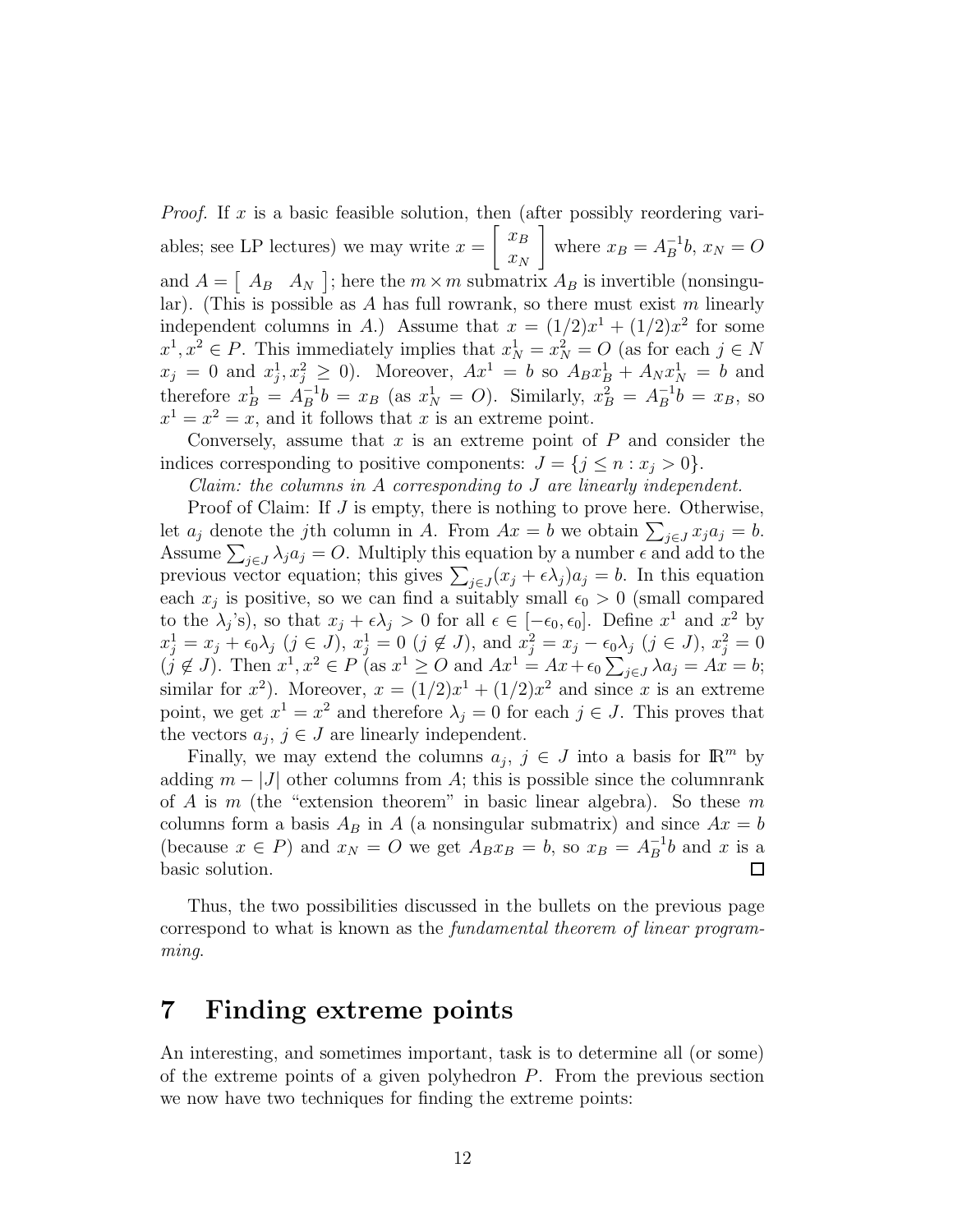- 1. *Use the definition of extreme point*. Look at a general point x in the polyhedron P. Try to write it as the midpoint between two other points in  $P$ ; if so, x is not an extreme point. Modify x suitably so that "it is harder to write it as a midpoint"; this will happen when you force more inequalities to be active at your point. Eventually, if you succeed, you will find all extreme points in this way. Note that this technique is a *combinatorial* discussion/argument which could be very hard to perform in practice (sometimes impossible!). But the idea is to exploit the structure of the given inequalities/equations somehow. This technique may be used for a general polyhedron, e.g., in the form  $P = \{x \in \mathbb{R}^n : Ax \leq b\}.$
- 2. *Use Proposition* 7. This method may be applied when the polyhedron has the form  $P = \{x \in \mathbb{R}^n : Ax = b, x \ge 0\}$  where the  $m \times n$  matrix A has rank m. (Remark: there is a similar technique for  $Ax \leq b$ , but we do not go into this here; enough is enough!) The technique is "simply" to determine *all* bases of A. So, again there will be a combinatorial discussion. In principle you may consider all choices of m columns selected from the n columns (i.e., choosing a subset  $B$ of size m from  $\{1, 2, \ldots, n\}$ , and for each choice you decide if the corresponding submatrix  $A_B$  is invertible by solving  $A_Bx_B = b$  to see if the solution is unique. If so, and if, in addition,  $x_B \geq O$ , then you have found an extreme point  $x = (x_B, x_N) = (A_B^{-1})$  $B^{-1}b, O$ ).

But a warning here: finding all vertices can be a very difficult mathematical challenge. Let us look at some examples where these methods do the job.

**Example 5.** (i) Let  $a_1, a_2, \ldots, a_n$  and b be given positive numbers and consider the polyhedron

$$
P = \{x \in \mathbb{R}^n : a_1x_1 + a_2x_2 + \dots + a_nx_n = b, x \ge 0\}.
$$

Then P has the form so we can apply Technique 2 above. The matrix A is the  $1 \times n$  matrix

$$
A = \left[ \begin{array}{cccc} a_1 & a_2 & \cdots & a_n \end{array} \right]
$$

which has rank  $m = 1$ . So a basis in A is simply an entry in A, a  $1 \times 1$ submatrix, and it is invertible as each entry is nonzero. So if  $B = \{j\}$ , we solve  $A_Bx_B = b$  and get  $x_B = b/a_j$  which is positive. The corresponding extreme point is

$$
(0,\ldots,0,b/a_j,0,\ldots,0)
$$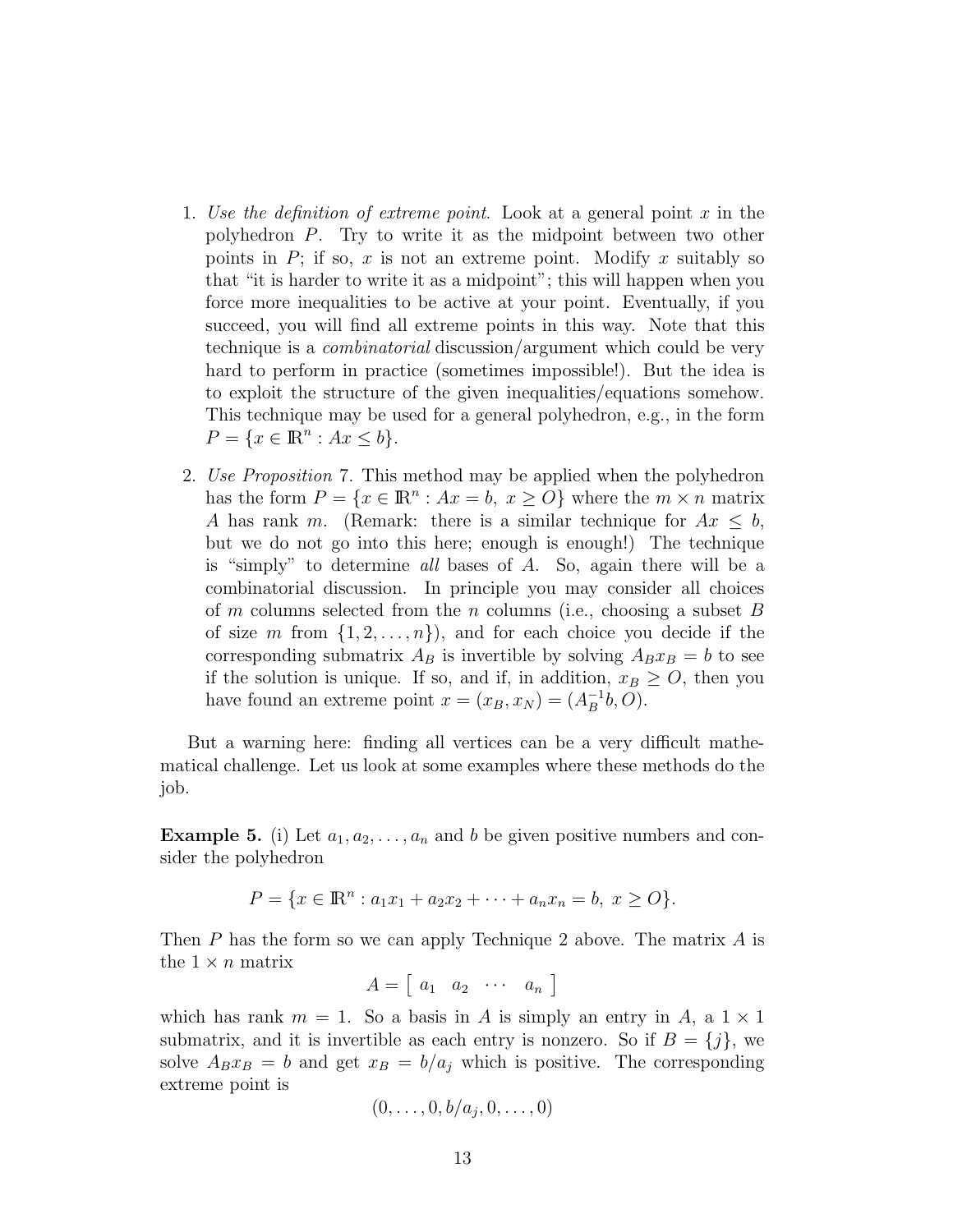where the nonzero is in position  $j$ . Thus,  $P$  has  $n$  extreme points (and they are the intersections between the coordinate axes and the hyperplane given by  $a^T x = b$ ).

(ii) Let

$$
P = \{x \in \mathbb{R}^4 : 2x_1 + 3x_2 = 12, \ x_1 + x_2 + x_3 + x_4 = 1, \ x \ge 0\}
$$

Again we may apply Technique 2 for

$$
A = \left[ \begin{array}{rrr} 2 & 3 & 0 & 0 \\ 1 & 1 & 1 & 1 \end{array} \right]
$$

which has rank 2. The following selection of index set  $B$  correspond to the bases in A:

{1, 2}, {1, 3}, {1, 4}, {2, 3}, {2, 4}.

Here  $\{3, 4\}$  does not give a basis, as the first row is the zero vector (so the submatrix is singular). Note that some of the index sets may lead to the same basis (for example,  $\{2,3\}$  and  $\{2,4\}$  do so), but these may give different points  $x$  (as the  $B$ -part are in different components). Then, for each basis, we may compute the corresponding basic solution, and the *feasible* (i.e., nonnegative) basic solutions are then the extreme points. We leave this computation to the reader!

(iii) Let

$$
P = \{x \in \mathbb{R}^n : \sum_{j=1}^n a_j x_j \le b, \ O \le x \le e\}
$$

where  $a_j > 0$   $(j \leq n)$ ,  $b > 0$  and e is the all ones vector. Let us find all extreme points using Technique 1 above.

Consider first an x satisfying  $\sum_{j=1}^{n} a_j x_j < b$  and  $0 < x_j < 1$  for some  $j \leq n$ . But then  $x = (1/2)x' + (1/2)x''$  where  $x' = x + \epsilon e_j$ ,  $x'' = x - \epsilon e_j$ and  $x', x'' \in P$  for suitable small  $\epsilon > 0$  (and where  $e_j$  is the *j*th unit unit vector). Thus we see that if x is an extreme point satisfying  $\sum_{j=1}^{n} a_j x_j < b$ , then  $x_j \in \{0,1\}$  for each j! This gives candidate extreme points that are those  $(0, 1)$ -vectors that satisfy  $\sum_{j=1}^{n} a_j x_j < b$ .

Next, if an extreme point satisfies  $\sum_{j=1}^{n} a_j x_j = b$ , then a slight extension of the same argument as above, shows that  $x_j \in \{0, 1\}$  for all *except at most one* j. Actually, if there were two components strictly between 0 and 1, we could increase one and decrease the other suitably, and violate the extreme point property. Moreover, if one such component  $x_j$  is strictly between 0 and 1, then  $x_j$  is determined by the equation  $\sum_{j=1}^n a_j x_j = b$ .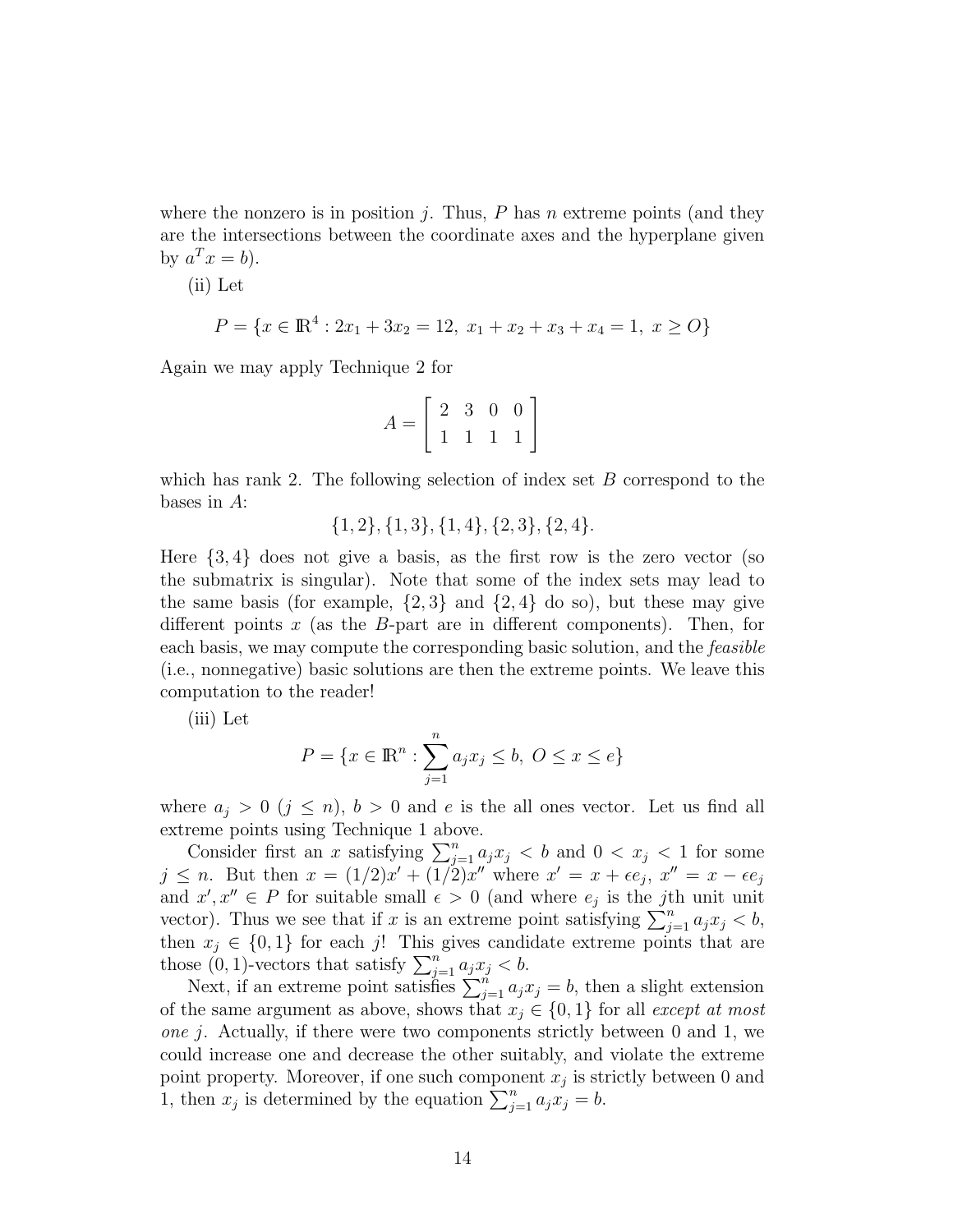This gives all candidate extreme points, and it is not difficult to show that all these points are indeed extreme point of  $P$ . Again, we leave it to the reader to write down all the extreme points based on this discussion.

#### 8 Fourier-Motzkin elimination and projection

Fourier-Motzkin elimination is a computational method which may be seen as a generalization of Gaussian elimination.

Fourier-Motzkin elimination is used for finding one or all solutions of a linear system of inequalities, say  $Ax \leq b$  where  $A \in \mathbb{R}^{m,n}$  and  $b \in \mathbb{R}^m$ . Moreover, the same method can be used to find the projection of a polyhedron into a subspace. The idea is to eliminate one variable at the time and rewrite the system accordingly.

To explain the method we assume that we want to eliminate the variables in the order  $x_1, x_2, \ldots, x_n$  (although any order will do). The system  $Ax \leq b$ may be split into three subsystems

$$
a_{i1}x_1 + a_{i2}x_2 + \cdots + a_{in}x_n \leq b_i \quad (i \in I^+)
$$
  
\n
$$
0 \cdot x_1 + a_{i2}x_2 + \cdots + a_{in}x_n \leq b_i \quad (i \in I^0)
$$
  
\n
$$
a_{i1}x_1 + a_{i2}x_2 + \cdots + a_{in}x_n \leq b_i \quad (i \in I^-)
$$
\n(7)

where  $I^+ = \{i : a_{i1} > 0\}$ ,  $I^0 = \{i : a_{i1} = 0\}$  and  $I^- = \{i : a_{i1} < 0\}$ . This system is clearly equivalent to

$$
a'_{k2}x_2 + \dots + a'_{kn}x_n - b'_k \le x_1 \le b'_i - a'_{i2}x_2 - \dots - a'_{in}x_n \quad (i \in I^+, k \in I^-)
$$
  

$$
a_{i2}x_2 + \dots + a_{in}x_n \le b_i \qquad (i \in I^0)
$$
  
(8)

where  $b'_i = b_i/|a_{i1}|$  and  $a'_{ij} = a_{ij}/|a_{i1}|$  for each  $i \in I^+ \cup I^-$ .

It follows that  $x_1, x_2, \ldots, x_n$  is a solution of the original system (7) if and only if  $x_2, x_3, \ldots, x_n$  satisfy

$$
a'_{k2}x_2 + \dots + a'_{kn}x_n - b'_k \le b'_i - a'_{i2}x_2 - \dots - a'_{in}x_n \quad (i \in I^+, k \in I^-)
$$
  

$$
a_{i2}x_2 + \dots + a_{in}x_n \le b_i \qquad (i \in I^0)
$$
 (9)

and  $x_1$  satisfies

$$
\max_{k \in I^-} (a'_{k2}x_2 + \dots + a'_{kn}x_n - b'_k) \le x_1 \le \min_{i \in I^+} (b'_i - a'_{i2}x_2 - \dots - a'_{in}x_n). \tag{10}
$$

Note that, when values on  $x_2, x_3, \ldots, x_n$  have been selected, the constraint in (10) says that  $x_1$  lies in a certain interval (determined by  $x_2, x_3, \ldots, x_n$ ).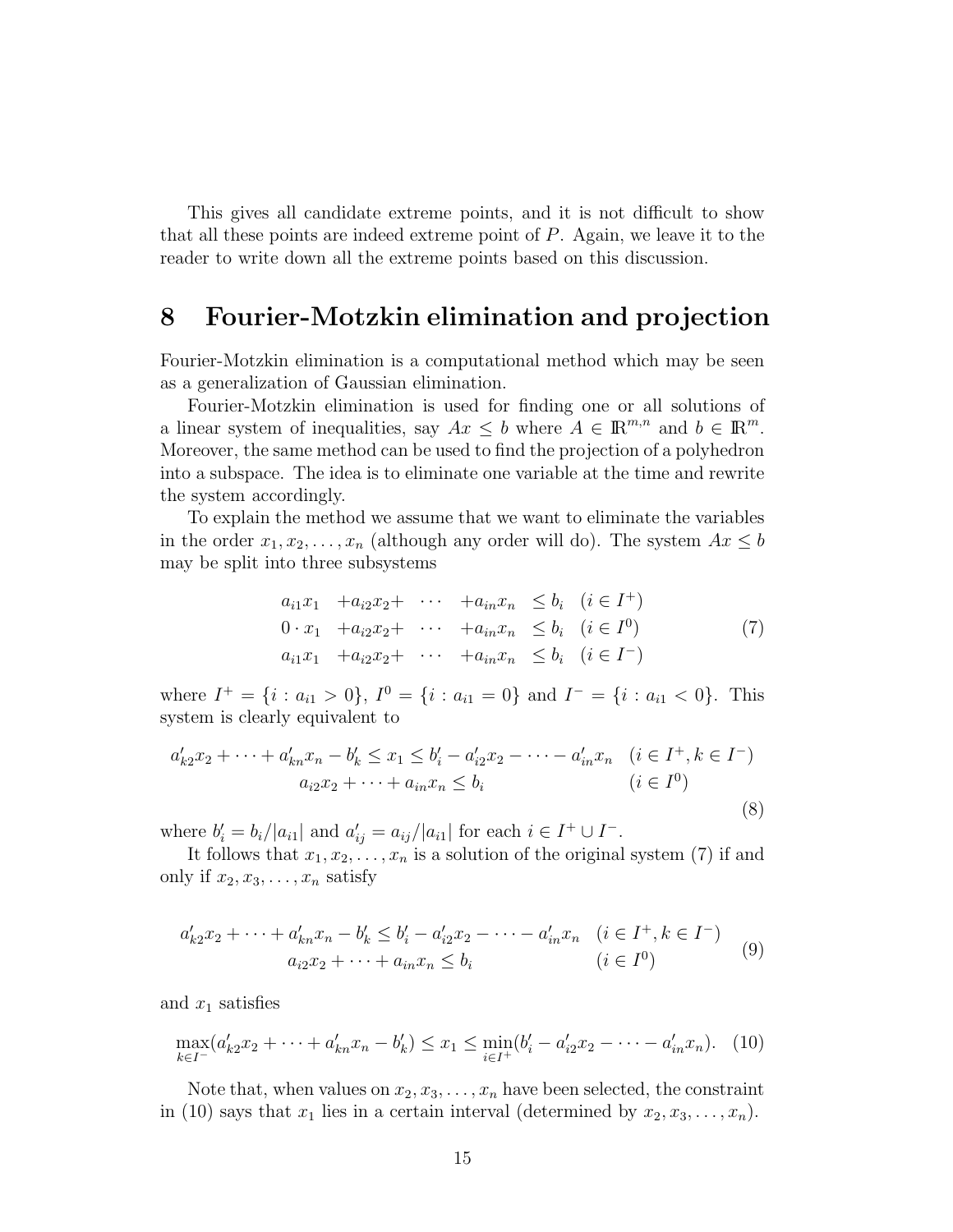Thus, we have eliminated  $x_1$  and may proceed to solve the system  $(9)$ which involves  $x_2, x_3, \ldots, x_n$ . We here eliminate  $x_2$  in similar way, and proceed until we obtain a linear system which only involves  $x_n$ , say  $l \leq x_n \leq u$ . Then a general solution to  $Ax \leq b$  is obtained by choosing  $x_n$  in the interval  $[l, u]$ , and next choosing  $x_{n-1}$  in an interval which depends on  $x_n$ , then choose  $x_{n-2}$  in an interval depending on  $x_n$  and  $x_{n-1}$  etc.

We may summarize our findings in the following theorem.

Theorem 8. *The Fourier-Motzkin elimination method is a finite algorithm that finds a general solution to a given linear system* Ax ≤ b*. If there is no solution, the method determines this fact by finding an implied and inconsistent inequality*  $(0 \le -1)$ .

*Moreover, the method finds the projection*  $P'$  *of the given polyhedron*  $P =$  ${x \in \mathbb{R}^n : Ax \le b}$  *into the space of a subset of the variables, and shows that* P' is also polyhedron by finding a linear inequality description of P'.

*Proof.* This follows from our description above using induction.

 $\Box$ 

We note that the system we obtain after the elimination of a variable may contain many more inequalities than the original one. However, some of these new inequalities may be redundant, and this is checked for in computer implementations of the algorithm.

We conclude with a small illustration of Fourier-Motzkin elimination method.

Example 6. *(Fourier-Motzkin)* Consider the system

$$
1 \le x_1 \le 2, \ 1 \le x_2 \le 4, \ x_1 - x_2 \ge -1.
$$

We eliminate  $x_1$  and get

$$
\max\{1, x_2 - 1\} \le x_1 \le 2
$$

and the new system

$$
1 \le 2, x_2 - 1 \le 2, 1 \le x_2 \le 4.
$$

The last system has a two redundant inequalities and is equivalent to

 $1 \leq x_2 \leq 3$ .

Thus, the general solution is:

$$
1 \le x_2 \le 3, \ \max\{1, x_2 - 1\} \le x_1 \le 2.
$$

Moreover, if  $P$  is the polyhedron consisting of the solutions to the original system, then the projection P into the  $x_2$ -space is the interval [1,3]. These facts may be checked by a suitable drawing in the plane.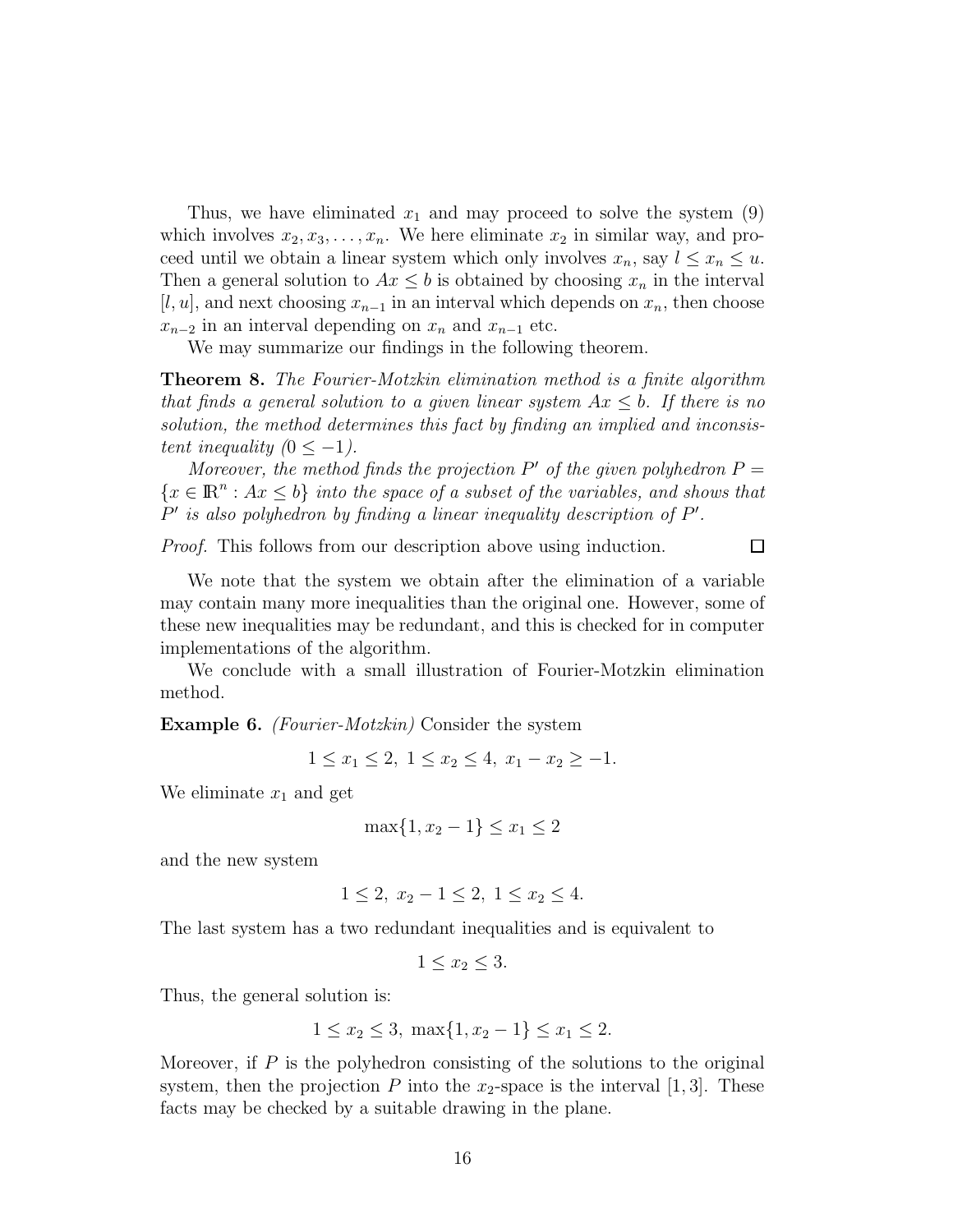#### 9 Exercises

- 1. Show that the unit ball  $B(O, 1) := \{x \in \mathbb{R}^n : ||x|| \leq 1\}$  is convex. Here  $\|\cdot\|$  denotes the Euclidean norm. Hint: use the triangle inequality. Is the ball  $B(a, r) := \{x \in \mathbb{R}^n : ||x - a|| \le r\}$  convex for all  $a \in \mathbb{R}^n$  and  $r > 0?$
- 2. Prove that every linear subspace of  $\mathbb{R}^n$  is a convex set.
- 3. Is the union of two convex sets again convex?
- 4. Show that if  $C_1, \ldots, C_t \subseteq \mathbb{R}^n$  are all convex sets, then  $C_1 \cap \ldots \cap C_t$  is convex. In fact, a similar result for the intersection of any family of convex sets. Explain this.
- 5. Is the unit ball  $B = \{x \in \mathbb{R}^n : ||x||_2 \leq 1\}$  a polyhedron?
- 6. Consider the unit ball  $B_{\infty} = \{x \in \mathbb{R}^n : ||x||_{\infty} \leq 1\}$ . Here  $||x||_{\infty} =$  $\max_j |x_j|$  is the max norm of x. Show that  $B_{\infty}$  is a polyhedron. Illustrate when  $n = 2$ .
- 7. Consider the unit ball  $B_1 = \{x \in \mathbb{R}^n : ||x||_1 \leq 1\}$ . Here  $||x||_1 =$  $\sum_{j=1}^n |x_j|$  is the absolute norm of x. Show that  $U_1$  is a polyhedron. Illustrate when  $n = 2$ .
- 8. Explain how you can write the LP problem max  $\{c^T x : Ax \leq b\}$  in the form max  $\{c_1^T x_1 : A_1 x_1 = b_1, x_1 \geq O\}.$
- 9. Consider the linear system  $0 \le x_i \le 1$  for  $i = 1, ..., n$  and let P denote the solution set. Explain how to solve a linear programming problem

$$
\max\{c^T x : x \in P\}.
$$

What if the linear system was  $a_i \leq x_i \leq b_i$  for  $i = 1, \ldots, n$ . Here we assume  $a_i \leq b_i$  for each *i*.

- 10. Show that  $conv(S)$  is convex for all  $S \subseteq \mathbb{R}^n$ . (Hint: look at two convex combinations  $\sum_j \lambda_j x_j$  and  $\sum_j \mu_j y_j$ , and note that both these points may be written as a convex combination of the same set of vectors.)
- 11. Give an example of two distinct sets  $S$  and  $T$  having the same convex hull. It makes sense to look for a smallest possible subset  $S_0$  of a set S such that  $S = \text{conv}(S_0)$ . We study this question later.
- 12. Prove that if  $S \subseteq T$ , then conv $(S) \subseteq \text{conv}(T)$ .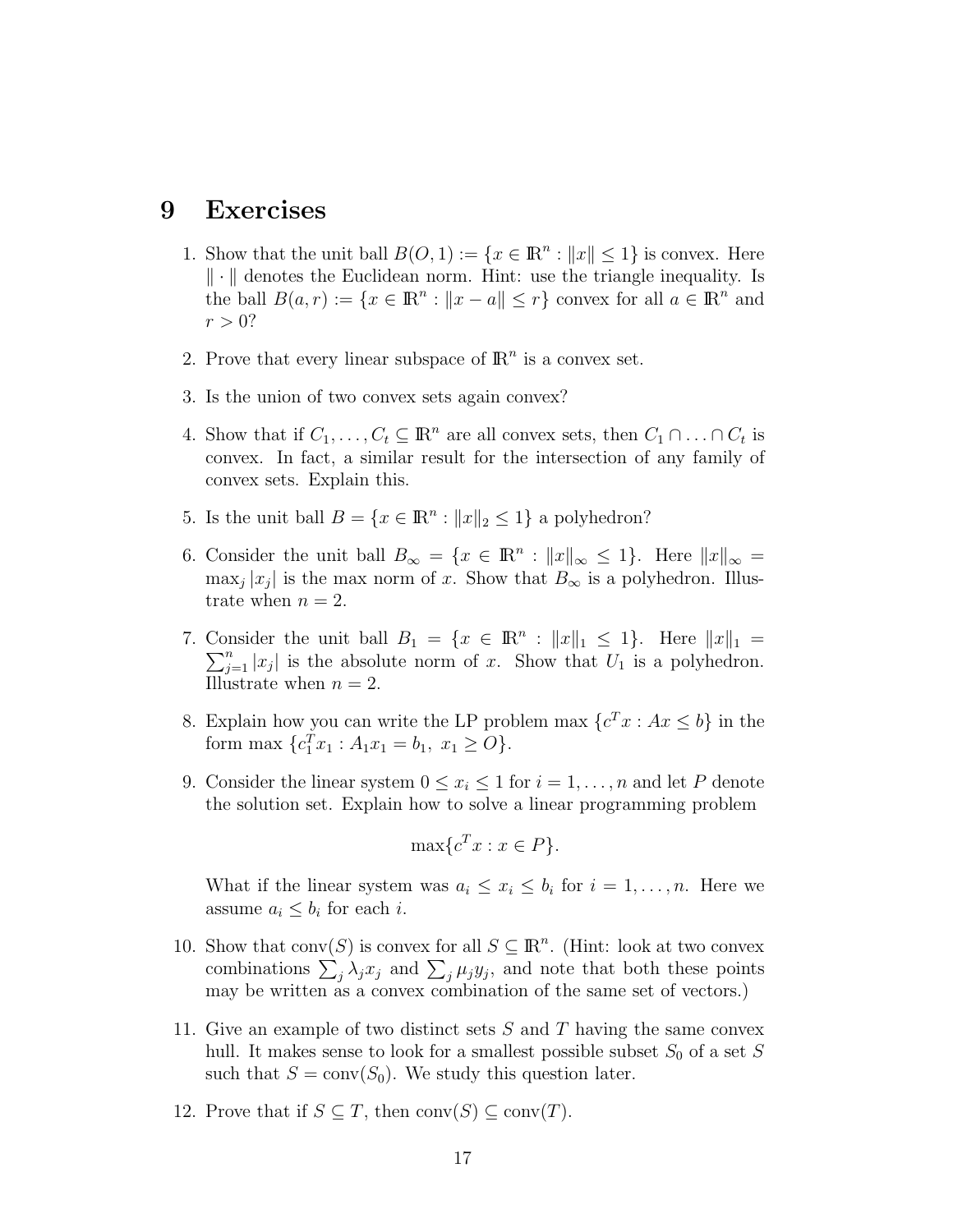- 13. If S is convex, then  $conv(S) = S$ . Show this!
- 14. Let  $S = \{x \in \mathbb{R}^2 : ||x||_2 = 1\}$ , this is the unit circle in  $\mathbb{R}^2$ . Determine  $conv(S)$ .
- 15. Let  $S = \{(0,0), (1,0), (0,1)\}.$  Show that conv $(S) = \{(x_1, x_2) \in \mathbb{R}^2 : S \neq S\}$  $x_1 \geq 0, \ x_2 \geq 0, \ x_1 + x_2 \leq 1$ .
- 16. Let S consist of the points  $(0, 0, 0)$ ,  $(1, 0, 0)$ ,  $(0, 1, 0)$ ,  $(0, 0, 1)$ ,  $(1, 1, 0)$ ,  $(1, 0, 1), (0, 1, 1)$  and  $(1, 1, 1)$ . Show that conv $(S) = \{(x_1, x_2, x_3) \in \mathbb{R}^3 :$  $0 \leq x_i \leq 1$  for  $i = 1, 2, 3$ . Also determine conv $(S \setminus \{(1, 1, 1)\})$  as the solution set of a system of linear inequalities. Illustrate all these cases geometrically.
- 17. Use the version of Farkas' lemma given in Lemma 4 to prove the following version:  $Ax = b$  has a nonnegative *solution if and only if*  $y^T b \ge 0$ *for all* y with  $y^T A \geq 0$ .
- 18. Compute explicitly all the extreme points of the polyhedra discussed in Example 5.
- 19. Find all extreme points of the *n*-dimensional rectangle  $P = \{x \in \mathbb{R}^n :$  $a_i \leq x_i \leq b_i$   $(i \leq n)$ } where  $a_i \leq b_i$   $(i \leq n)$  are given real numbers.
- 20. Find all extreme points of the polyhedron

$$
x_1 \ge 0, x_2 \ge 0, x_1 + x_2 \le 1, x_2 \le 1/2. \tag{11}
$$

21. Find some (or even all!) extreme points of the polyhedron

 $x_1 > 0$ ,  $x_2 > 0$ ,  $x_3 > 0$ ,  $x_1 + x_2 + x_3 < 4$ ,  $x_1 + x_2 > 1$ ,  $x_3 < 2$ . (12)

- 22. Use Fourier-Motzkin elimination to find all solutions to the linear system in (11). Illustrate the solution set geometrically.
- 23. Use Fourier-Motzkin elimination to find all solutions to the linear system in (12). Illustrate the solution set geometrically.
- 24. Consider Fourier-Motzkin elimination in the case  $n = 2$  (two variables), and  $m = 4$  (4 inequalities). Consider a general (or, if you prefer, choose a specific such linear system. Eliminate  $x_1$  and try to interprete the inequalities in the new system geometrically.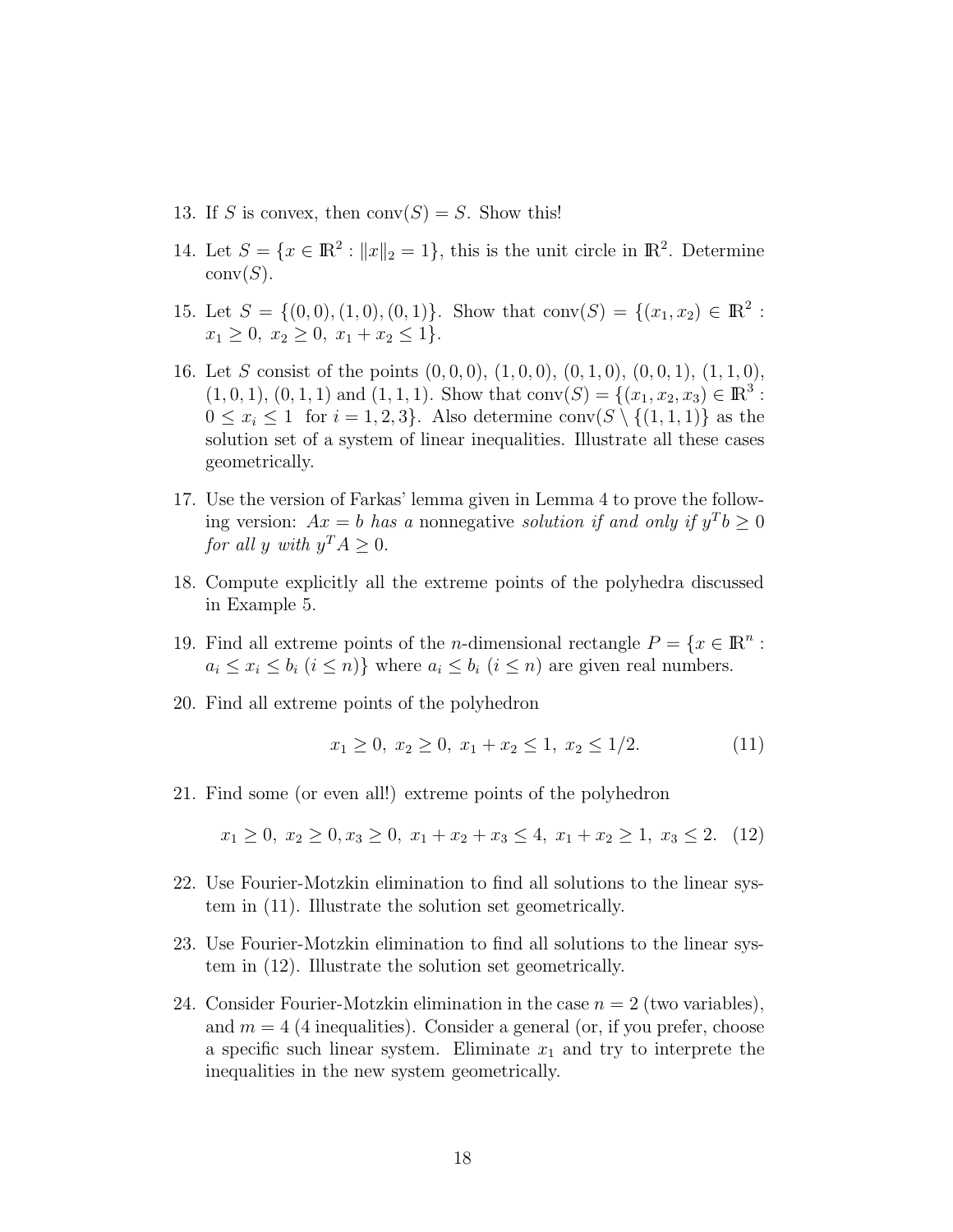## 10 Further reading

If you are interested in reading more about convexity, there are many topics to choose from, for instance

- Convex functions
- Projection onto convex sets
- Caratheodory's theorem
- Separation theorems
- Polyhedral theory
- Polytopes and graphs
- Polyhedra and combinatorial optimization
- $\bullet$  ....

In the references you will find several suggested books for further reading.

*Welcome to the world of convexity!*

## References

- [1] V. Chvatal. *Linear programming*. W.H. Freeman and Company, 1983.
- [2] G. Dahl. *An introduction to convexity*. Report 279. Dept. of Informatics, University of Oslo, 2001.
- [3] G. Dahl. Combinatorial properties of Fourier-Motzkin elimination. Electronic Journal of Linear Algebra, 16 (2007), 334–346.
- [4] M. Grötschel and M.W. Padberg. Polyhedral theory. In E.L. Lawler, J.K. Lenstra, A.H.G. Rinnooy Kan, and D.B. Shmoys, editors, *The traveling salesman problem*, chapter 8, pages 251–361. Wiley, 1985.
- [5] J.-B. Hiriart-Urruty and C. Lemaréchal. *Convex analysis and minimization algorithms I*. Springer, 1993.
- [6] W.R. Pulleyblank. Polyhedral combinatorics. In Nemhauser et al., editor, *Optimization*, volume 1 of *Handbooks in Operations Research and Management Science*, chapter 5, pages 371–446. North-Holland, 1989.